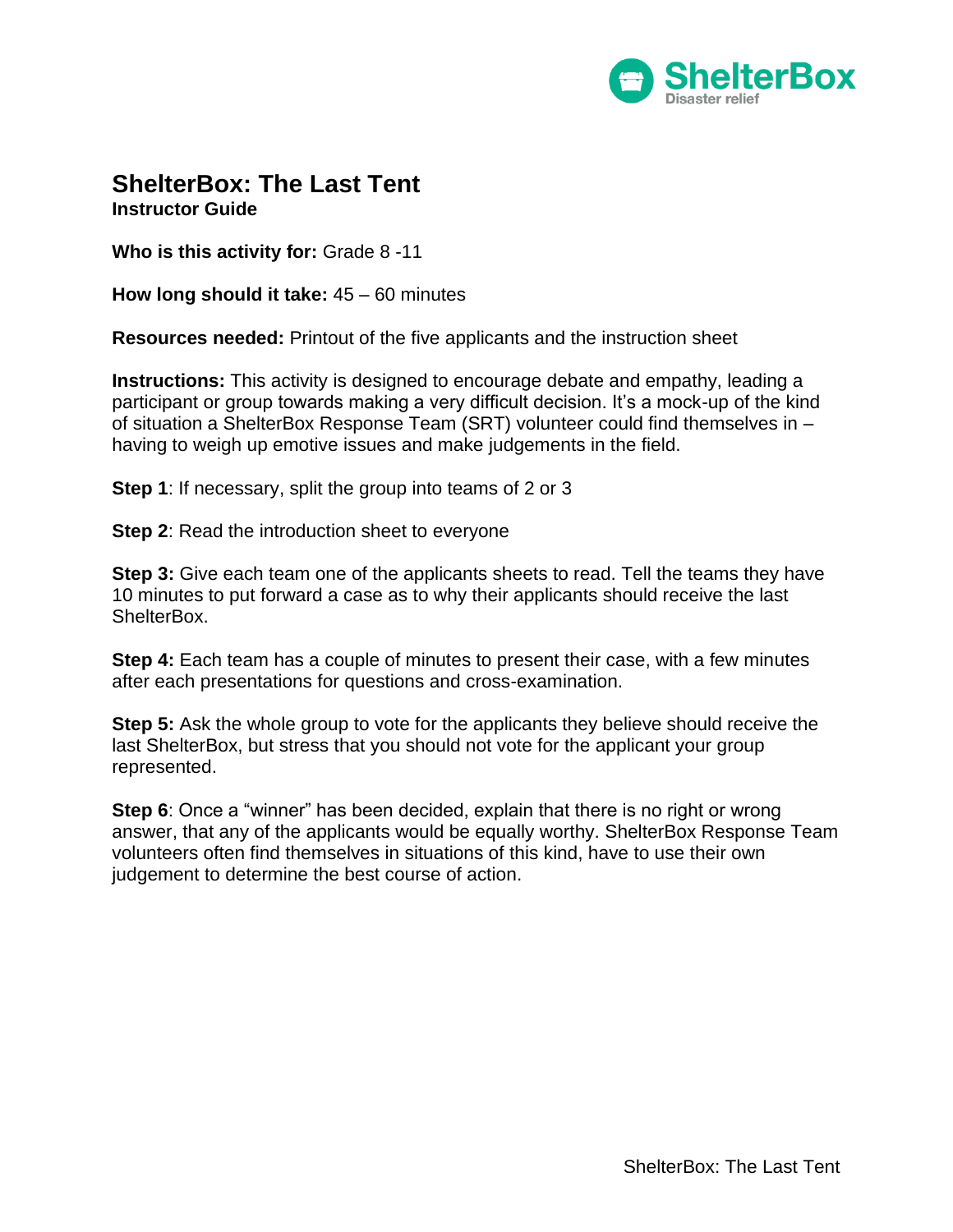

# **ShelterBox: The Last Tent**

#### **Introduction**

ShelterBox, an international disaster relief charity, has recently responded to a devastating earthquake in the North of Pakistan. ShelterBox HQ assessed what was needed and have sent volunteers to deliver boxes of aid to the region. As a member of the highly trained ShelterBox Response Team (SRT), you have travelled with the boxes to the worst affected area. There you assessed various sites and made a decision about the most suitable location for camp, from which you distribute ShelterBoxes.

Towards the end of your deployment, you reach the end of your allocation of ShelterBoxes and you have only one left to distribute. You now have the difficult task of deciding who gets that box.

Each team is about to receive information one of five groups of applicants who say they need it. In your teams you have 10 minutes to read through this and build a case for your applicants. After the time is up, you will appoint a spokesperson to present your case. When all cases have been presented you will all be asked to vote for the applicants who should get the box.

Good luck!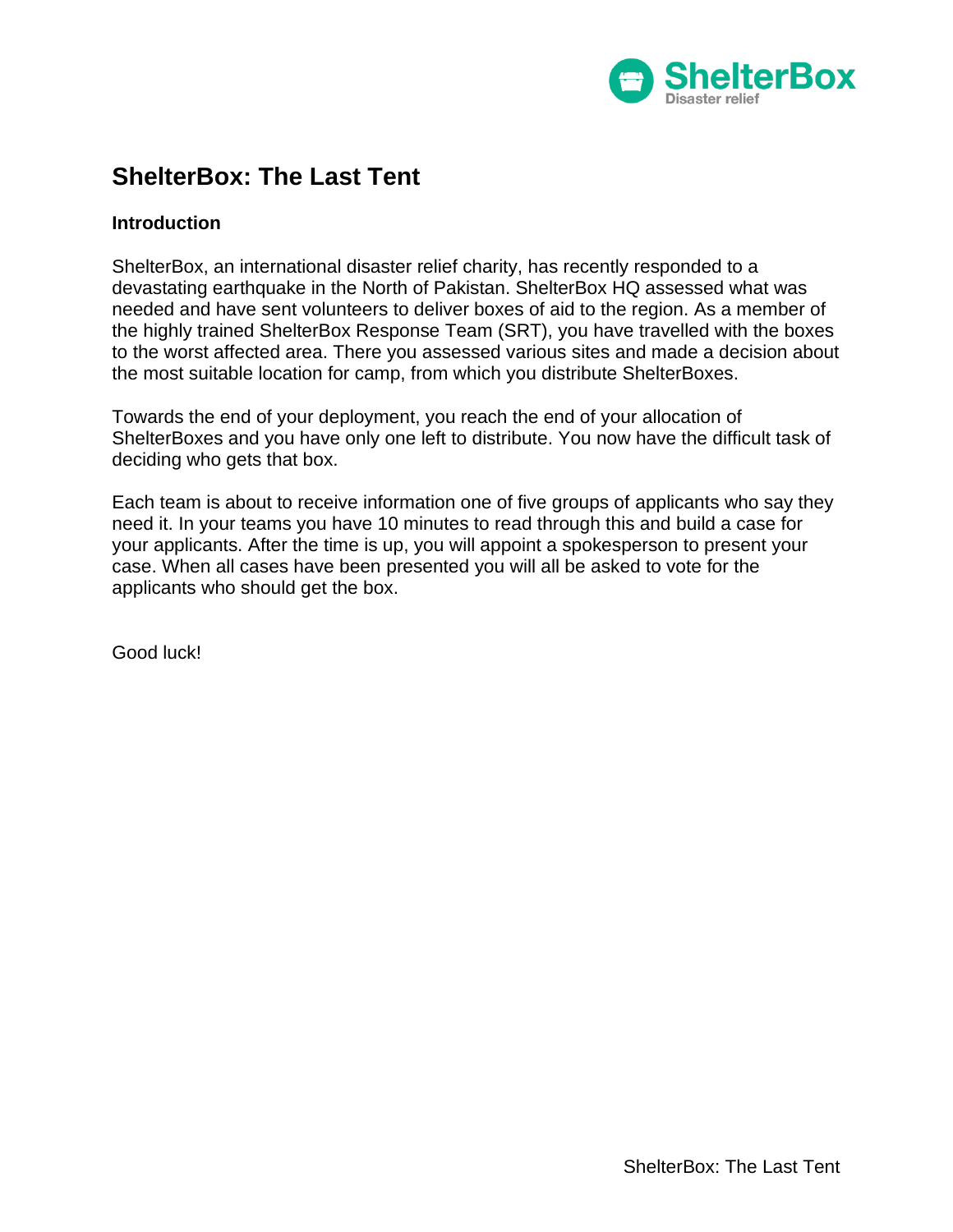

- Aamir is a 13 year old boy. He is caring for his five younger brothers and sisters, since the children have been separated from their parents during the aftermath of the earthquake. As the oldest boy of the family, he has taken overall responsibility for the care of the family, but is finding it hard to cope. The group of children have walked four miles to get to the camp in search of their parents.
- Benazir is a 12 year old girl. She is doing her best to look after the youngest of her brothers and sisters, but she is very weak from hunger and tired from carrying the smallest member of the family on their trek to the camp.
- Salma is a 10 year old girl. She has been suffering from sickness and diarrhoea during their journey and is extremely weak and dehydrated.
- Gabir is a 9 year old boy. He is very quiet and withdrawn, probably suffering from shock.
- Ebrahim is a 5 year old boy, he refuses to leave the side of his older sister Benazir.
- The littlest member of the family is Zainab, she is only 3 years old and very noisy. She is extremely hungry and tired, her sister Benazir fears that she may also be falling ill.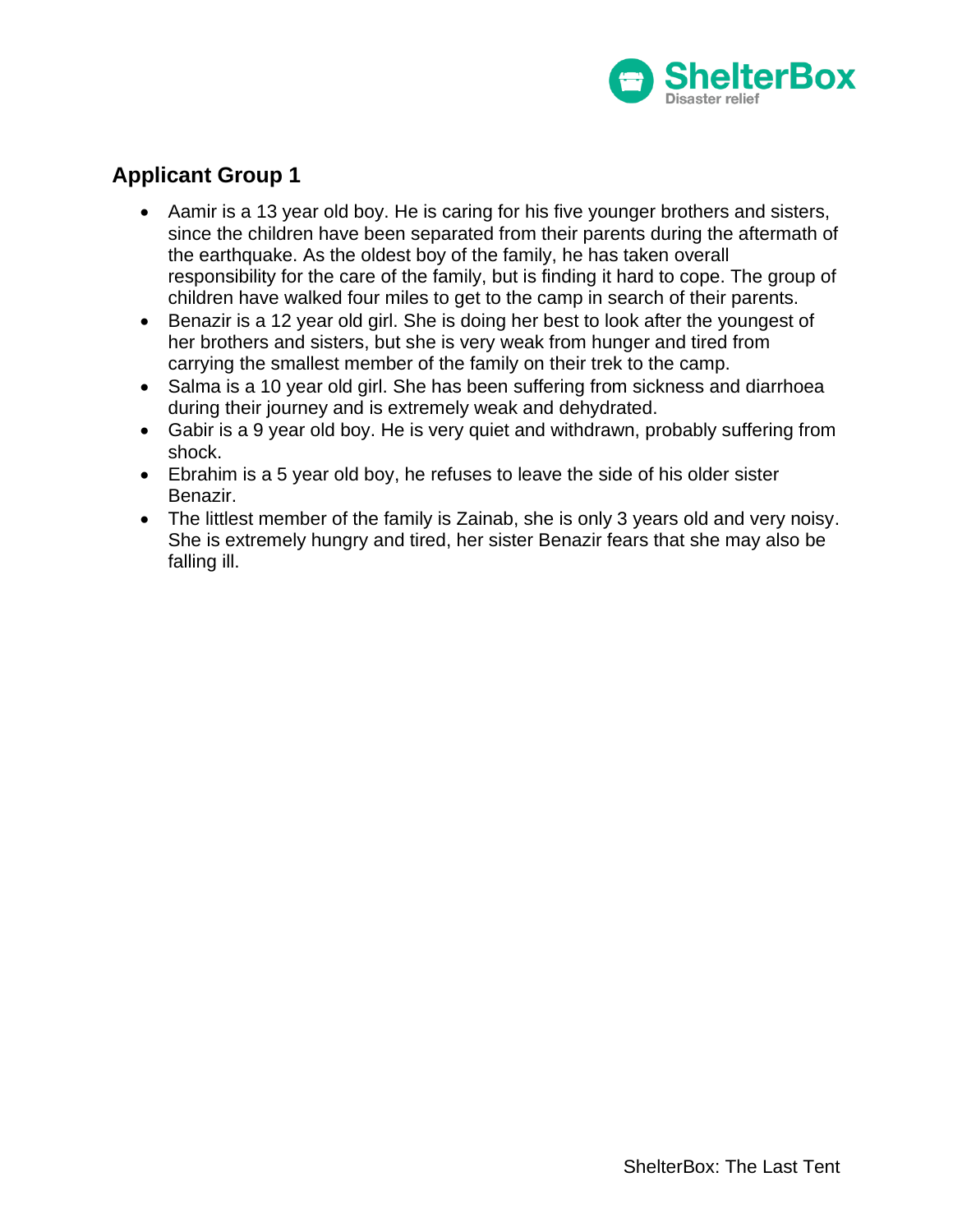

- Habib is a healthy adult male, in his early thirties; he has been working tirelessly over the past several days: digging through rubble; helping to move the injured; distributing and putting up tents. His help and determination have been invaluable, but now it is obvious that he is growing weary and cannot continue to help in this way without a warm place to get some proper sleep. He is also becoming increasingly worried about his pregnant wife.
- Nasreen is Habib's wife, she is very heavily pregnant, and although she keeps telling everyone that she is fine, it is obvious that she is suffering regular pains and is possibly in the early stages of labour.
- Afra is Habib and Nazreen's daughter, age 13. She knows that her mother is about to go into labour and is very determined that she should have somewhere warm and safe to give birth.
- Kadir is Habib's brother. He is also a healthy adult male and has just arrived at the camp, after a long and difficult journey. He has many useful skills and has offered to help alongside his brother. It is obvious, however, that without a good rest, he will not be in a fit state to help anyone in the morning.
- Safia is the second daughter of Habib and Nazreen, age 11. She is suffering from a minor injury, but has already received medical attention.
- Muhammad is the youngest child of Habib and Nasreen, age 9. He is determined to help his father and uncle.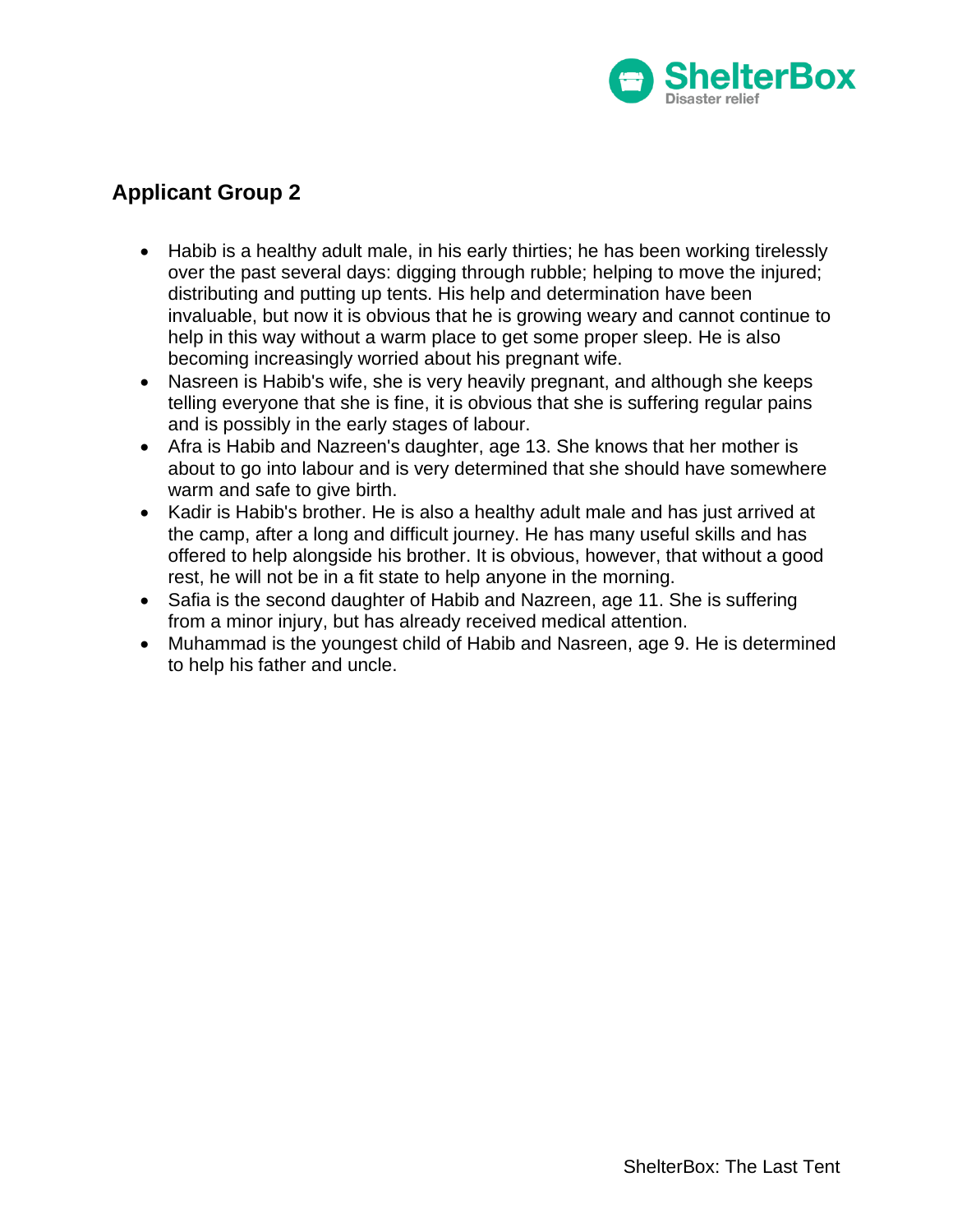

- Karim is in his late-forties and suffering from a serious leg injury. It looks as though his leg is broken in more than one place. So far, he has not received any medical attention. He has travelled here, with his family, from a village high up in the mountains to seek help. He is feverish, may have lost a lot of blood, and drifts in and out of consciousness.
- Yasmin is Karim's wife, it appears that she is suffering from a minor injury; her arm is wrapped in a rough dressing, but she is reluctant to let anyone examine her, or seek help from strangers. Three of her children are still missing, whilst she worries about the health of her husband and youngest son Aziz, she tries to prevent her two grown up children from making the dangerous journey back to their village.
- Fareeda is the grown-up daughter of Yasmin and Karim. She is impatient and does not want to stay in the camp without a tent. She thinks it will be better for her to begin the dangerous journey back to the village, despite the frequent threat of landslides etc.
- Ahmad is the grown-up son of Karim and Yasmin. He is also impatient and wants to return to the mountains with his sister in order to look for the other members of their family who are still missing.
- Seeta is the second daughter, aged 13, she is becoming more and more frightened as it begins to grow dark and terrified that her older brother and sister intend to make the dangerous journey home.
- Aziz is the 11 years old, son of Karim and Yasmin; he has a head-injury. He has not yet received any medical attention and is suffering from dizzy spells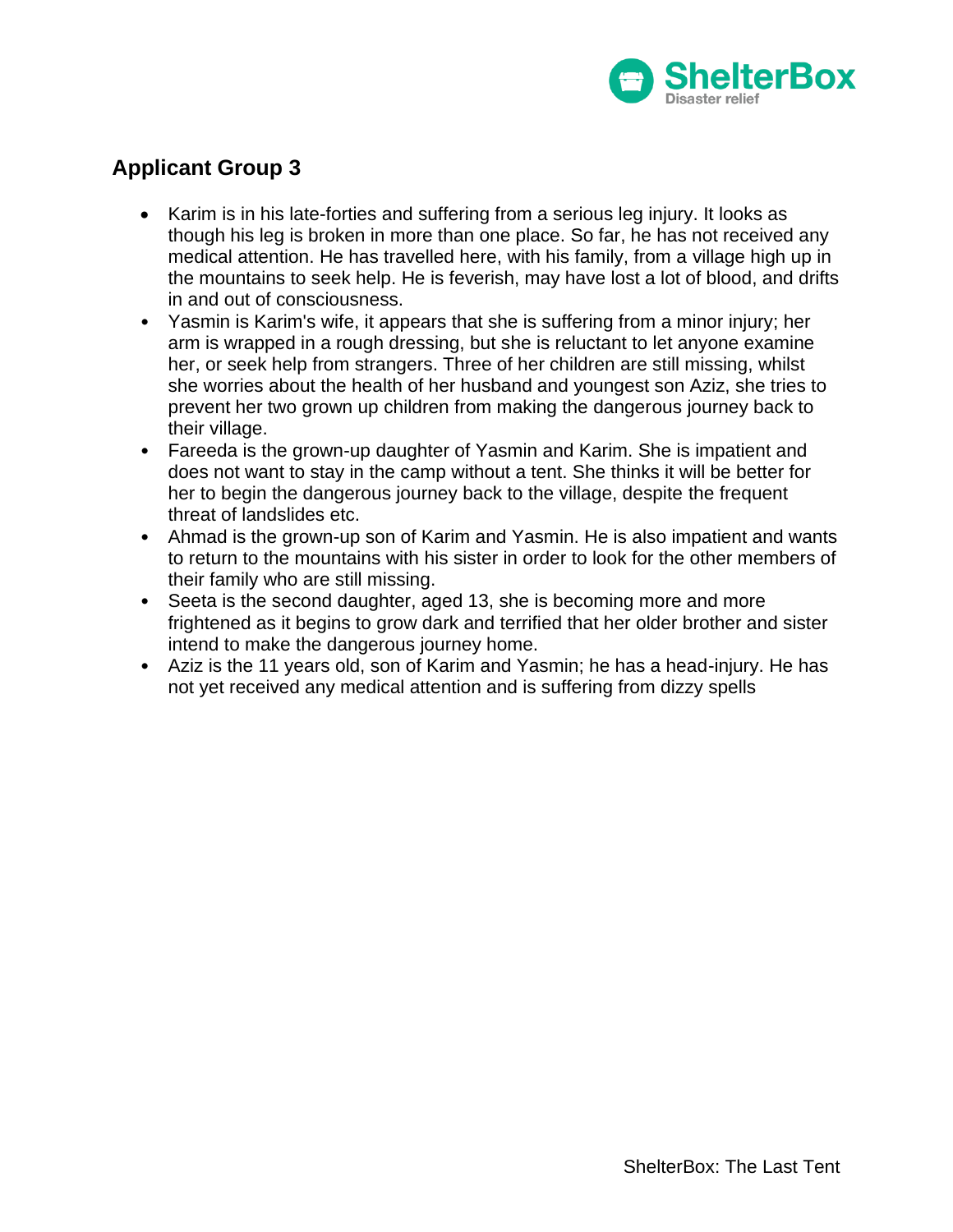

- Bashir is a very old man; he is blind and relies on his family to care for him. He is very fragile and confused.
- Inas is Bashir's wife, she is very old and infirm. She cannot stand for long, is shaky and extremely confused.
- Jafar is the son of Bashir and Inas, he is very cross because he has been waiting all day with his elderly frail parents.
- Habiba is Jafar's wife; she is exhausted from helping Inas and Bashir, as well as dealing with her twin boys. She is suffering from extreme stress.
- Hanif is one of 8-year-old twin brothers. He is extremely bored. It is very difficult for his parents to keep tabs on him. He is getting into all kinds of trouble, disappearing regularly and fighting with his brother.
- Jamil is the older of the 8-year-old twin brothers. He is suffering from a very nasty, chesty cough, which is serious enough to cause concern and is irritated when his brother starts to fight.